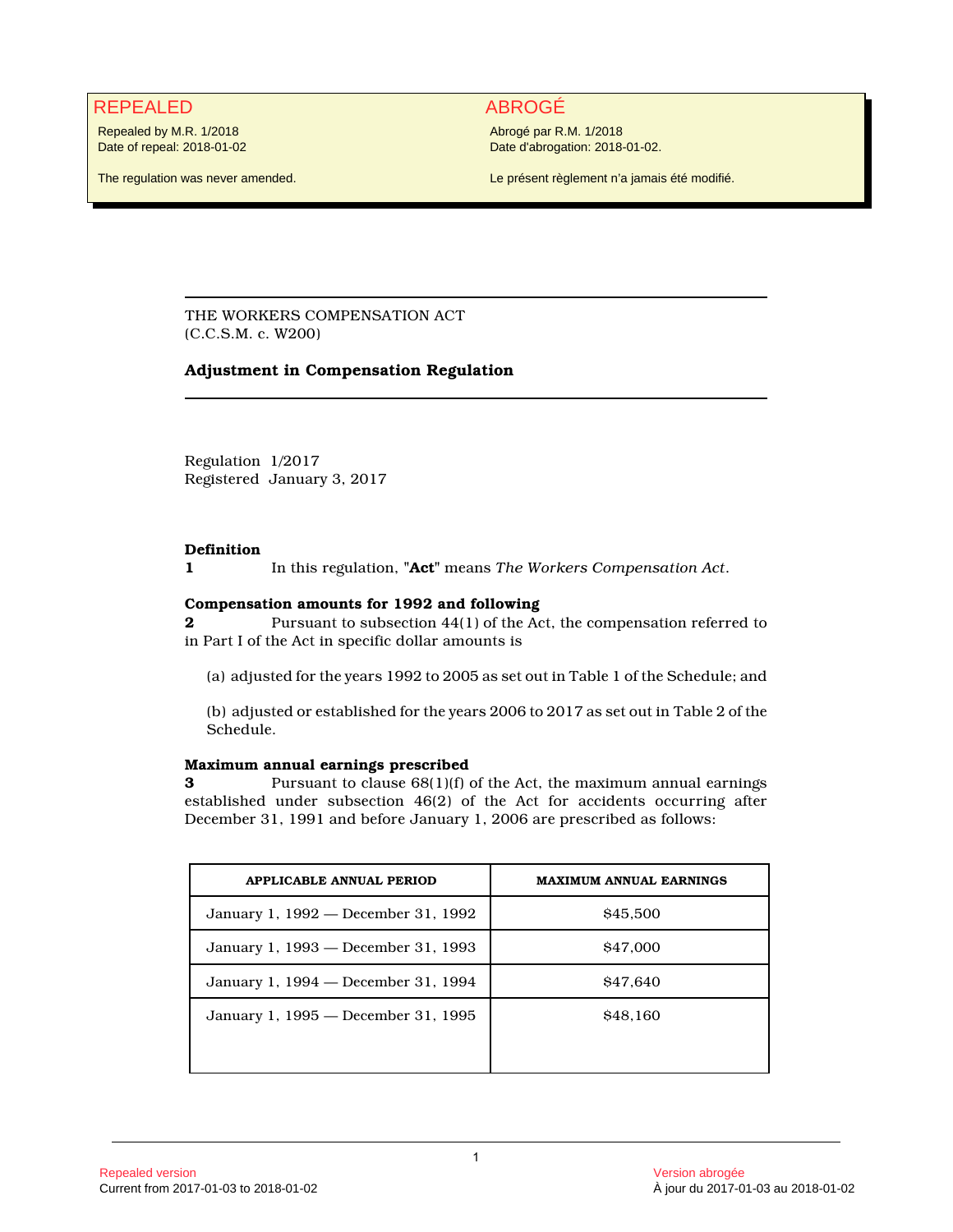### WORKERS COMPENSATION W200 - M.R. 1/2017

| <b>APPLICABLE ANNUAL PERIOD</b>     | <b>MAXIMUM ANNUAL EARNINGS</b> |
|-------------------------------------|--------------------------------|
| January 1, 1996 - December 31, 1996 | \$48,610                       |
| January 1, 1997 - December 31, 1997 | \$49,530                       |
| January 1, 1998 - December 31, 1998 | \$50,380                       |
| January 1, 1999 - December 31, 1999 | \$51,460                       |
| January 1, 2000 - December 31, 2000 | \$52,720                       |
| January 1, 2001 - December 31, 2001 | \$53,510                       |
| January 1, 2002 - December 31, 2002 | \$54,590                       |
| January 1, 2003 - December 31, 2003 | \$55,620                       |
| January 1, 2004 - December 31, 2004 | \$56,310                       |
| January 1, 2005 - December 31, 2005 | \$58,260                       |
| January 1, 2006 - December 31, 2006 | \$60,490                       |
| January 1, 2007 - December 31, 2007 | \$62,050                       |
| January 1, 2008 - December 31, 2008 | \$64,200                       |
| January 1, 2009 - December 31, 2009 | \$66,700                       |
| January 1, 2010 - December 31, 2010 | \$68,280                       |
| January 1, 2011 - December 31, 2011 | \$69,840                       |
| January 1, 2012 - December 31, 2012 | \$71,950                       |
| January 1, 2013 - December 31, 2013 | \$73,330                       |
| January 1, 2014 - December 31, 2014 | \$74,960                       |
| January 1, 2015 - December 31, 2015 | \$76,530                       |
| January 1, 2016 - December 31, 2016 | \$79,090                       |
| January 1, 2017 - December 31, 2017 | \$80,370                       |

# **Repeal**

**4** The *Adjustment in Compensation Regulation*, Manitoba Regulation 204/2015, is repealed.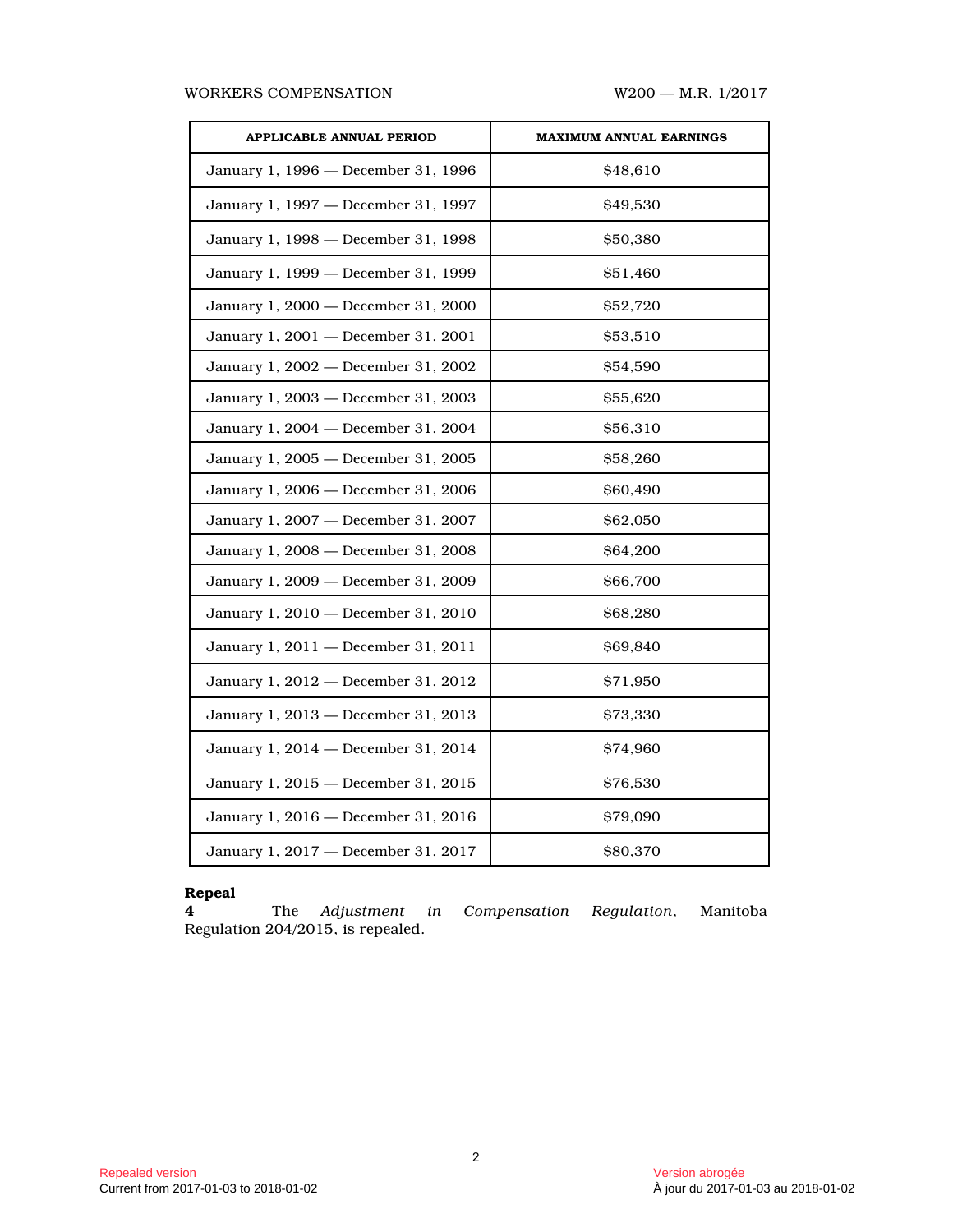WORKERS COMPENSATION W200 - M.R. 1/2017

### **Coming into force**

**5(1)** This regulation, except for section 2, comes into force on January 1, 2017, or the day it is registered under *The Statutes and Regulations Act*, whichever is later.

**5(2)** Pursuant to subsection 44(3) of the Act, section 2 comes into force on January 1, 2017.

November 30, 2016 **The Workers Compensation Board:** 30 novembre 2016

> Michael D. Werier Chairperson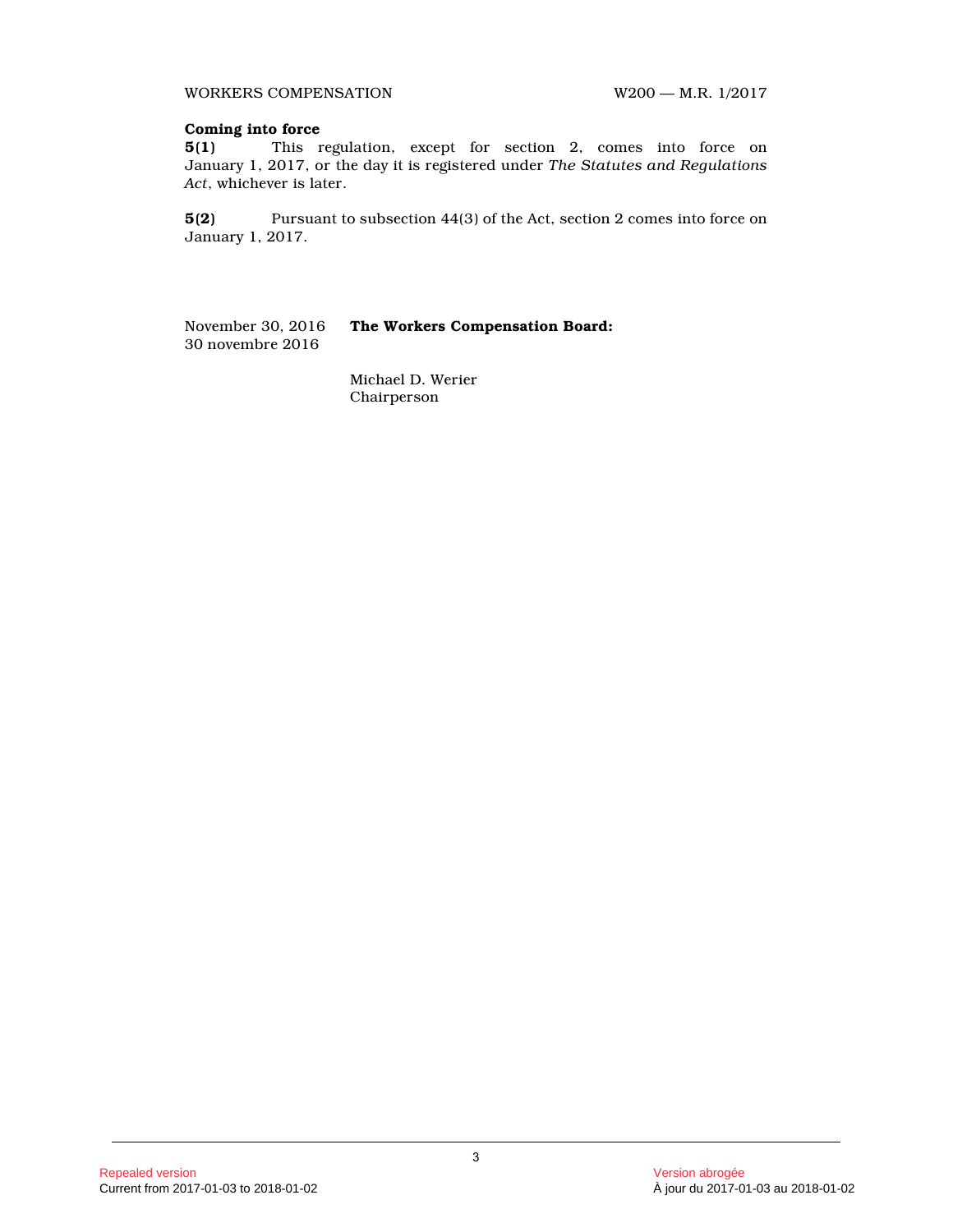#### WORKERS COMPENSATION W200 — M.R. 1/2017

### **SCHEDULE** (Section 2)

## COMPENSATION AMOUNTS

### **Legend**

**1** In Tables 1 and 2, the benefit types are as follows:

- A Death benefit, as provided for in subsection 28(2) of the Act;
- B Fatal lump sum payment, as provided for in subclause 29(1)(a)(i) of the Act;
- C Child's monthly payment, as provided for in clause 29(1)(b) of the Act;
- D Child's monthly payment (18 years or over and in school), as provided for in clause 29(1)(c) of the Act;
- E Orphan's monthly payment, as provided for in clause 29(1)(d) of the Act;
- F Other dependants' monthly payments, as provided for in clause  $29(1)(e)$  of the Act;
- G Minimum fatal lump sum payment, as provided for in subsection 29(2) of the Act, as the Act read immediately before the coming into force of *The Workers Compensation Amendment Act*, S.M. 2005, c. 17;
- H Monthly limit for children, as provided for in subsection 31(1) of the Act;
- I Monthly limit for dependants, as provided for in subsection 31(2) of the Act;
- J Impairment lump sum payment, as provided for in clause 38(2)(a) of the Act, as the Act read immediately before the coming into force of *The Workers Compensation Act*, S.M. 2005, c. 17;
- K Impairment lump sum payment, as provided for in clauses  $38(2)(b)$  and (c) of the Act, as the Act read immediately before the coming into force of *The Workers Compensation Amendment Act*, S.M. 2005, c. 17;
- L Impairment lump sum payment, less than 30%, as provided for in clause 38(2)(a) of the Act;
- M Impairment lump sum payment, 30% or greater, as provided for in clause 38(2)(b) of the Act.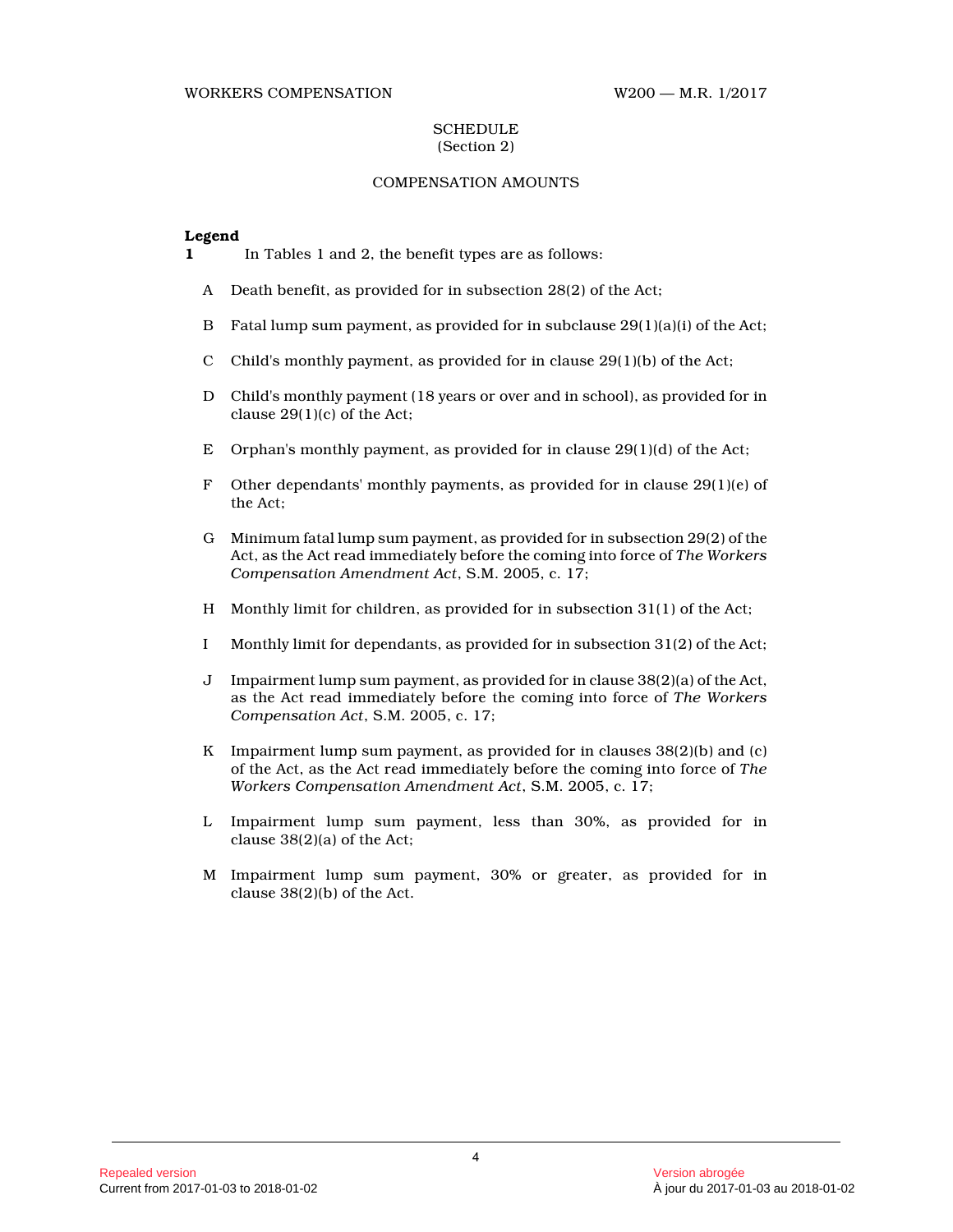| <b>Benefit</b><br><b>Type</b> | $\Lambda$ | $\, {\bf B}$   | C     | D           | E            | F                               | G        | н       | $\mathbf{I}$  | J            | $\bf K$ |
|-------------------------------|-----------|----------------|-------|-------------|--------------|---------------------------------|----------|---------|---------------|--------------|---------|
| Year                          |           |                |       |             |              |                                 |          |         |               |              |         |
| 1992                          | \$5,000   | \$45,500       | \$250 | \$250       | \$500        | \$250 (each)<br>\$1,000 (total) | \$27,500 | \$1,000 | \$2,000       | \$500        | \$1,000 |
| 1993                          | \$5,160   | \$47,000       | \$260 | \$260       | \$520        | \$260 (each)<br>\$1,030 (total) | \$28,410 | \$1,030 | \$2,070       | \$520        | \$1,030 |
| 1994                          | \$5,240   | \$47,640       | \$260 | \$260       | \$520        | \$260 (each)<br>\$1,050 (total) | \$28,800 | \$1,050 | \$2,090       | \$520        | \$1,050 |
| 1995                          | \$5,290   | \$48,160       | \$260 | \$260       | \$530        | \$260 (each)<br>\$1,060 (total) | \$29,110 | \$1,060 | \$2,120       | \$530        | \$1,060 |
| 1996                          | \$5,340   | \$48,610       | \$270 | \$270       | \$530        | \$270 (each)<br>\$1,070 (total) | \$29,380 | \$1,070 | \$2,140       | \$530        | \$1,070 |
| 1997                          | \$5,440   | \$49,530 \$270 |       | <b>S270</b> | <b>\$540</b> | \$270 (each)<br>\$1,090 (total) | \$29,930 | \$1,090 | \$2,180 \$540 |              | \$1,090 |
| 1998                          | \$5,540   | \$50,380       | \$280 | \$280       | \$550        | \$280 (each)<br>\$1,110 (total) | \$30,450 | \$1,110 | \$2,210       | \$550        | \$1,110 |
| 1999                          | \$5,660   | \$51,460       | \$280 | \$280       | \$570        | \$280 (each)<br>\$1,130 (total) | \$31,100 | \$1,130 | \$2,260       | \$570        | \$1,130 |
| 2000                          | \$5,790   | \$52,720       | \$290 | <b>S290</b> | <b>\$580</b> | \$290 (each)<br>\$1,160 (total) | \$31,870 | \$1,160 | \$2,320       | <b>\$580</b> | \$1,160 |
| 2001                          | \$5,880   | \$53,510       | \$290 | \$290       | \$590        | \$290 (each)<br>\$1,180 (total) | \$32,340 | \$1,180 | \$2,350       | \$590        | \$1,180 |
| 2002                          | \$6,000   | \$54,590       | \$300 | \$300       | \$600        | \$300 (each)<br>\$1,200 (total) | \$32,990 | \$1,200 | \$2,400       | \$600        | \$1,200 |
| 2003                          | \$6,110   | \$55,620       | \$310 | \$310       | \$610        | \$310 (each)<br>\$1,220 (total) | \$33,610 | \$1,220 | \$2,440       | \$610        | \$1,220 |
| 2004                          | \$6,190   | \$56,310       | \$310 | \$310       | \$620        | \$310 (each)<br>\$1,240 (total) | \$34,030 | \$1,240 | \$2,480       | \$620        | \$1,240 |
| 2005                          | \$6,400   | \$58,260       | \$320 | \$320       | \$640        | \$320 (each)<br>\$1,280 (total) | \$35,210 | \$1,280 | \$2,560       | \$640        | \$1,280 |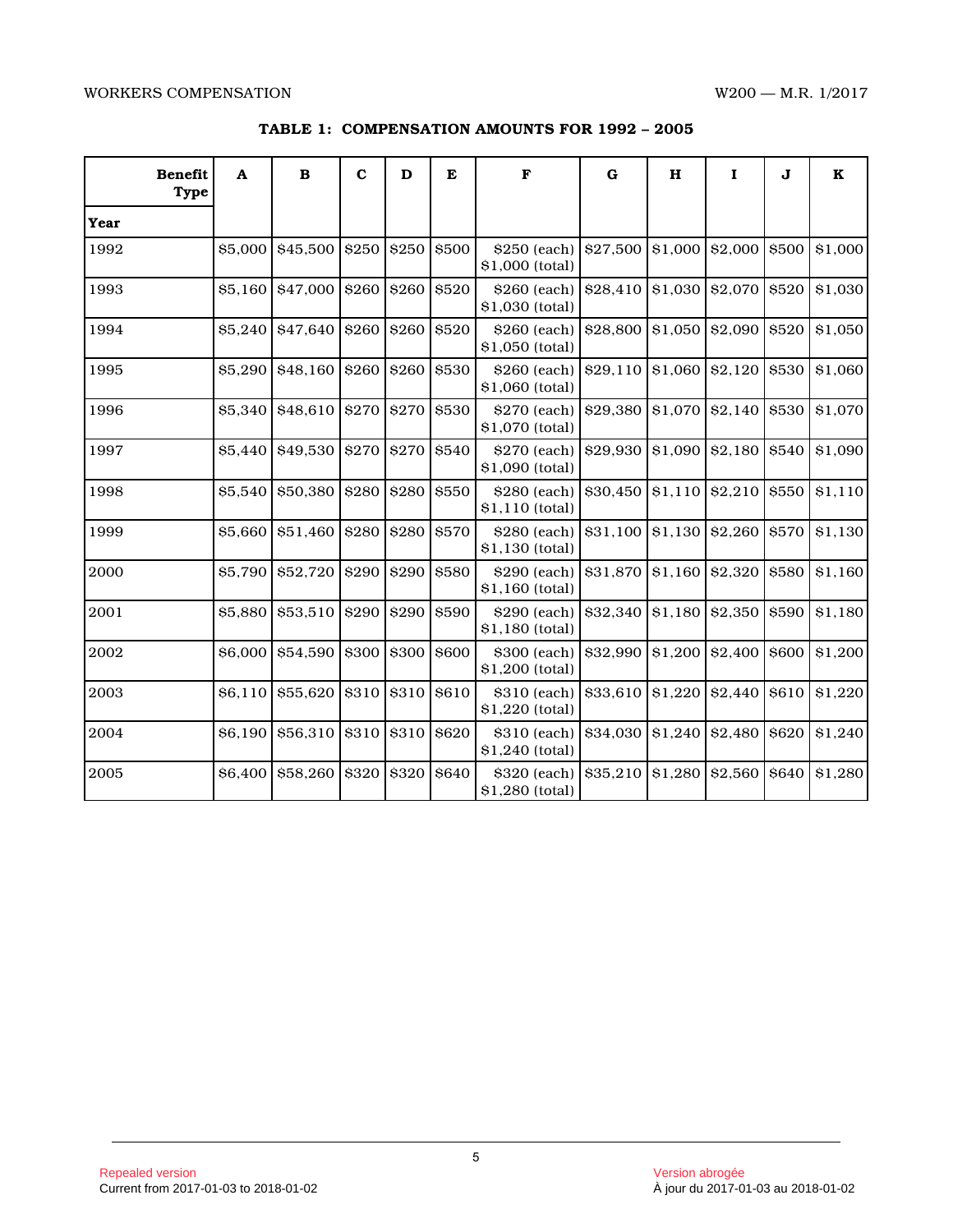| TABLE 2: COMPENSATION AMOUNTS FOR 2006 - 2017 |  |  |
|-----------------------------------------------|--|--|
|-----------------------------------------------|--|--|

| <b>Benefit</b><br><b>Type</b> | A        | B        | $\mathbf C$ | D     | E     | F                               | H       | I       | L                                            | M                                                                                 |
|-------------------------------|----------|----------|-------------|-------|-------|---------------------------------|---------|---------|----------------------------------------------|-----------------------------------------------------------------------------------|
| Year                          |          |          |             |       |       |                                 |         |         |                                              |                                                                                   |
| 2006                          | \$9,310  | \$60,490 | \$330       | \$330 | \$660 | \$330 (each)<br>\$1,330 (total) | \$1,330 | \$2,660 | \$1,030 for<br>each full 1% of<br>impairment | \$30,900 plus<br>\$1,240 for<br>each full 1% of<br>impairment in<br>excess of 30% |
| 2007                          | \$9,550  | \$62,050 | \$340       | \$340 | \$680 | \$340 (each)<br>\$1,360 (total) | \$1,360 | \$2,730 | \$1,060 for<br>each full 1% of<br>impairment | \$31,800 plus<br>\$1,270 for<br>each full 1% of<br>impairment in<br>excess of 30% |
| 2008                          | \$9,880  | \$64,200 | \$350       | \$350 | \$710 | \$350 (each)<br>\$1,410 (total) | \$1,410 | \$2,820 | \$1,090 for<br>each full 1% of<br>impairment | \$32,700 plus<br>\$1,320 for<br>each full 1% of<br>impairment in<br>excess of 30% |
| 2009                          | \$10,270 | \$66,700 | \$370       | \$370 | \$730 | \$370 (each)<br>\$1,470 (total) | \$1,470 | \$2,930 | \$1,140 for<br>each full 1% of<br>impairment | \$34,200 plus<br>\$1,370 for<br>each full 1% of<br>impairment in<br>excess of 30% |
| 2010                          | \$10,510 | \$68,280 | \$380       | \$380 | \$750 | \$380 (each)<br>\$1,500 (total) | \$1,500 | \$3,000 | \$1,160 for<br>each full 1% of<br>impairment | \$34,800 plus<br>\$1,400 for<br>each full 1% of<br>impairment in<br>excess of 30% |
| 2011                          | \$10,750 | \$69.840 | \$380       | \$380 | \$770 | \$380 (each)<br>\$1,530 (total) | \$1,530 | \$3,070 | \$1,190 for<br>each full 1% of<br>impairment | \$35,700 plus<br>\$1,430 for<br>each full 1% of<br>impairment in<br>excess of 30% |
| 2012                          | \$11,070 | \$71,950 | \$400       | \$400 | \$790 | \$400 (each)<br>\$1,580 (total) | \$1,580 | \$3,160 | \$1,230 for<br>each full 1% of<br>impairment | \$36,900 plus<br>\$1,470 for<br>each full 1% of<br>impairment in<br>excess of 30% |
| 2013                          | \$11,290 | \$73,330 | \$400       | \$400 | \$810 | \$400 (each)<br>\$1,610 (total) | \$1,610 | \$3,220 | \$1,250 for<br>each full 1% of<br>impairment | \$37,500 plus<br>\$1,500 for<br>each full 1% of<br>impairment in<br>excess of 30% |